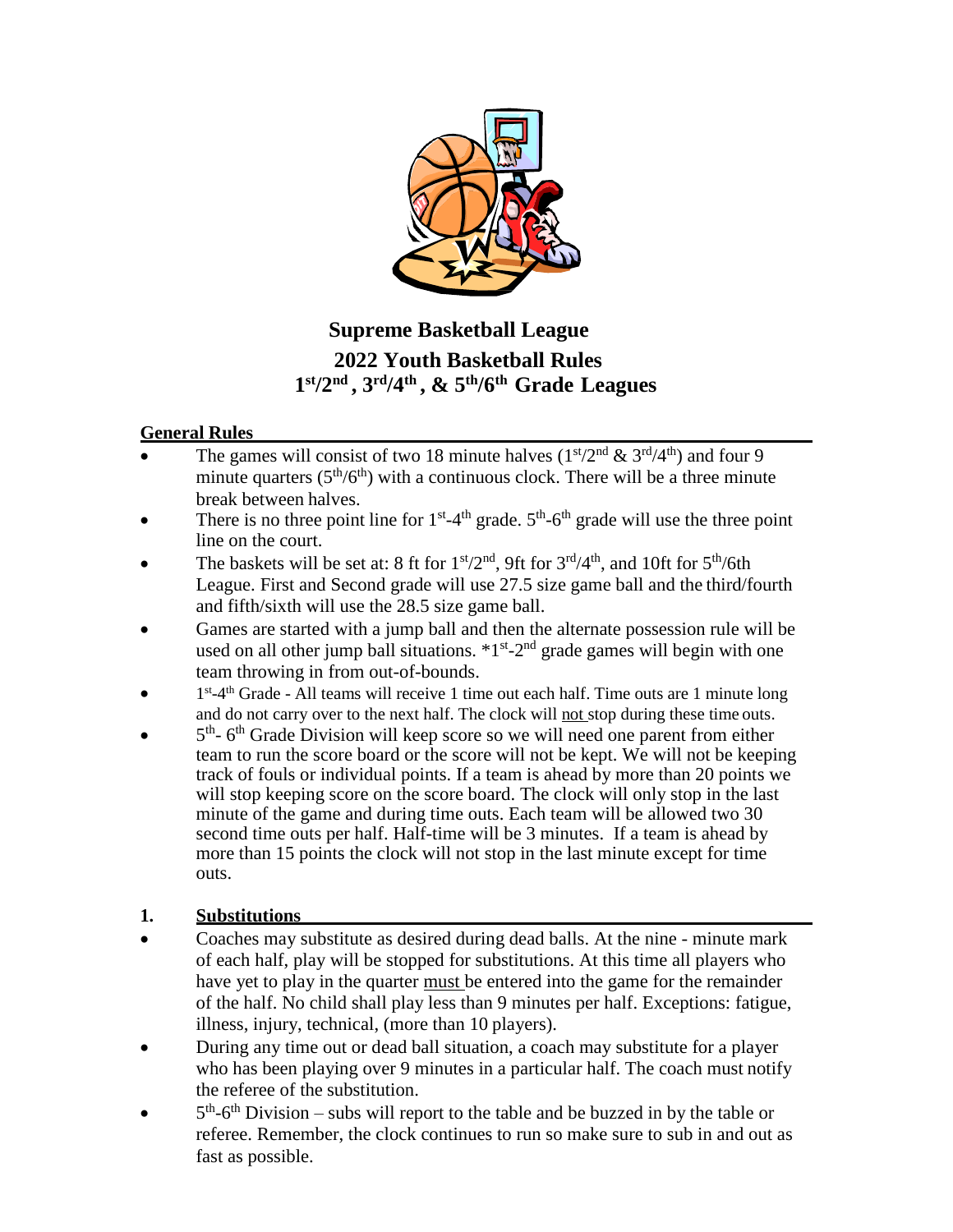### **2. Fouls**

- If a player displays unsportsmanlike conduct towards other players or an official, or uses any profanity, the player will receive a technical foul, and must sit out for the remainder of the half.
- All technical fouls will result in one free throw and ball out of bounds.
- If a player is in the act of shooting when fouled, the player will receive one free throw worth two points.
- There are no bonus  $1 \& 1$  free throws. Fouls occurring at any-time other than situations previously mentioned will result in ball out of bounds.
- A player cannot foul out of the game, however if a player is excessively fouling, the coach should call timeout and settle the player down or the official can remove the player from the game.
- $\bullet$  5<sup>th</sup>-6<sup>th</sup> grade officials will keep track of team fouls for the whole game. On a team's  $11<sup>th</sup>$  foul the other team will begin shooting one free throw worth 2 points for each foul.

# **3. Slow Break Rule (Only Applies to 1 st/2nd)**

- In order to keep control of the game, the youth basketball league has a slow break rule. During the entire game, the offensive team may not advance the ball past half court until all the defensive players have entered their defensive area. If this rule is violated, the coaches will stop play until the defensive team is set. The offensive team retains possession of the ball.
- A full court press may not be applied by the defensive team. Once a team has gained possession of the ball the team losing possession of the ball must retreat immediately to their defensive area.
- Exception to the slow break rule is when a defensive player gains possession of a loose ball in his/her offensive area. For example: A is on offense and B is on defense. Player A attempts to pass the ball to a teammate, player B deflects the pass and the ball now heads towards players B basket. The ball crosses half court and player B then picks up the ball. This means that player B has gained possession in the offensive area. Player B may pick the ball up and score without Team A setting up defensively.

### **4. Defense**

- Zone defense, pressing and double teams are not allowed.
- Help defense from a teammate is allowed to stop the ball, but the helper must rotate off the ball handler once the ball is stopped or there must be a clear switch in players defended. Otherwise the help defense may be ruled a double team.
- Defensive players must be within 6 feet of the offensive player they are guarding. Violation will result in ball out of bounds.
- Due to the slow break rule  $(1<sup>st</sup>/2<sup>nd</sup> grade)$ , the defensive player must wait for the offensive player to cross half court.
- $\bullet$  1<sup>st</sup>/2<sup>nd</sup> and 3<sup>rd</sup>/4<sup>th</sup> grade leagues the defense cannot steal the ball off the dribble.

# **5. Replay Rule**

When traveling, double dribble, and other similar type violations are called, the official will stop play and explain to the child what they did wrong. The offensive team will retain possession of the ball upon the first offense. Upon further offenses by the same child, the ball will be turned over to the defensive team. The